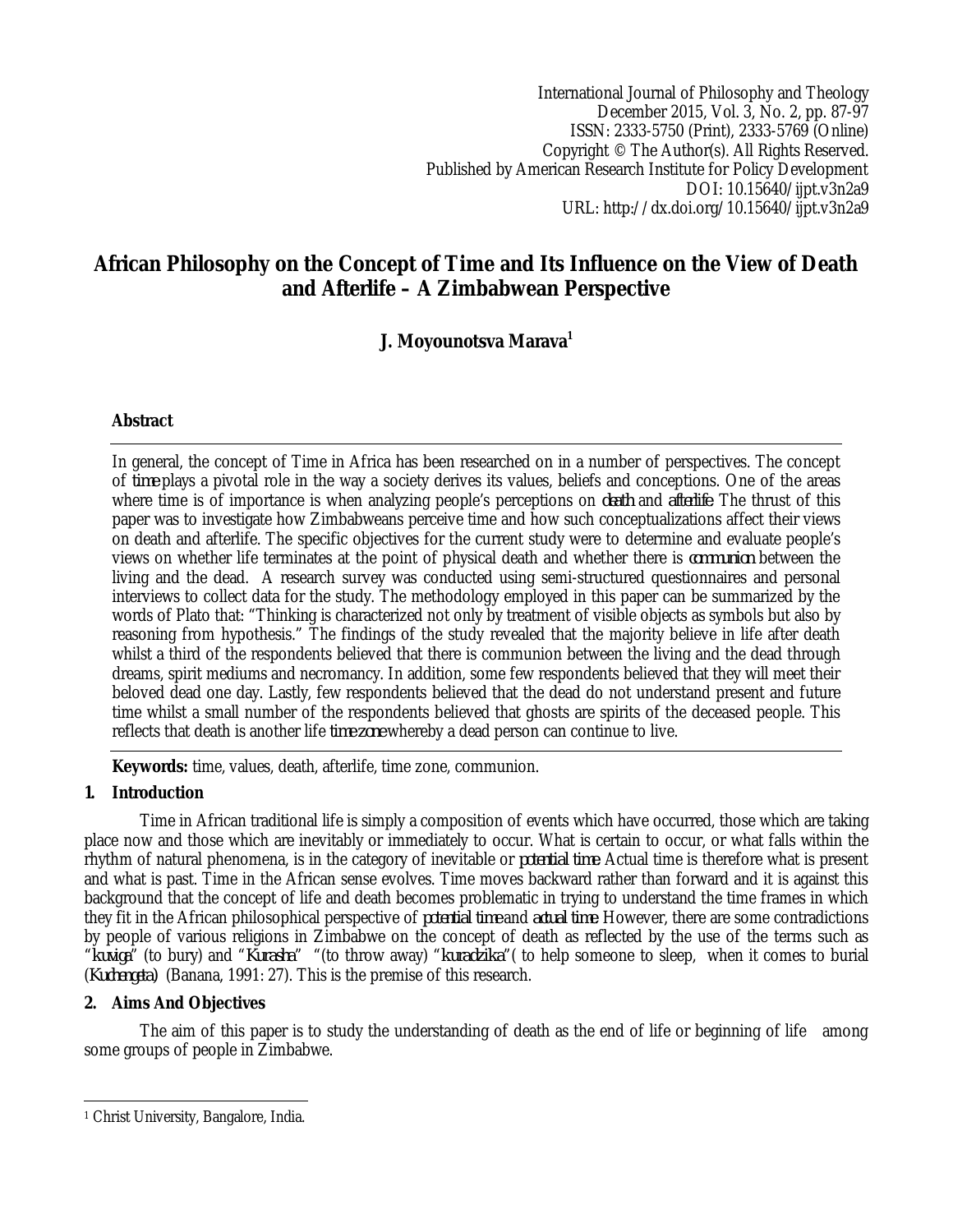# **2.1 Research objectives**

- To investigate whether life terminates at the point of death of an individual.
- To find out whether the dead communicate with the living.
- To evaluate whether death is another life time zone in a Zimbabwean perspective.

# **3. Methodology**

An exploratory research methodology was used, which initializes the data and explores the possibilities of obtaining many relationships as possible between different variables without knowing their end applications. This means that a general study will be conducted without having any specific end-objective except to establish as many relationships as possible between the variables of the study. This research provides a basis for general findings. Researchers and practitioners can employ the possibilities of using such general findings in future. This type of research lay the foundation of formulation of different hypotheses of research problems (Panneerselvam, 2011).

Two main research instruments were used in the process namely the questionnaire and conducting interviews. These two are normally used when we are dealing with people's perceptions. Since this research is about people's perceptions of the influence of time on death and after life, it befits. The use of two research instruments helped to ensure reliability. Questionnaires were mainly distributed in situations whereby the respondents were of fixed aboard, that is, those who would respond to the questionnaire from their places of residence. The questionnaires included both open ended questions and close ended questions to make room for a depth enquiry. Interviews were conducted in situations whereby respondents were randomly selected from the streets and also in situations where respondents were illiterate such that it was difficult to administer self completed questionnaires.

Whenever we argue about whether a thing can be proved, we should distinguish five different questions about that thing: The questionnaires were designed in a way that addresses the following questions on the proof of life after death.

- a) Does death really exist or not? "To be or not to be, that is the question."
- b) If it does exist, do we know that it exists? A thing can obviously exist without our knowing it.
- c) If we know that it exists, can we be certain of this knowledge? Our knowledge might be true but uncertain; it might be "right opinion."
- d) If it is certain, is there a logical proof, a demonstration of why we have a right to be certain? There may be some certainties that are not logically demonstrable (e.g. my own existence, or the law of non-contradiction).
- e) If there is a proof, is it a scientific one in the modern sense of 'scientific'? Is it publicly verifiable by formal logic and/or empirical observation? There may be other valid kinds of proof besides proofs by the scientific method.

# **4. Sample frame**

One place was selected for the study namely Bindura urban. This research area was chosen for this study because of the characteristics it possesses. Bindura was selected because it is associated with people from different rural background of Zimbabwe because of its status as a mining town. Mining areas draw people from various places and walks of life. As a result, the expected responses were more representative of majority views from differing Zimbabwean backgrounds. Furthermore, Bindura was purposefully selected for convenience since it is the researcher's permanent place of residence.

## **4.1 Sample size**

In total, 150 questionnaires were distributed of which 30 were personally administered whilst 120 questionnaires were left to the respondents to fill for themselves.

# **4.2 Pilot testing**

Before the actual questionnaire administration a pilot test was conducted using three questionnaires for each place or research area. This was done in order to help the researcher throw up some of the inevitable problems of converting the questionnaire design into reality.

# **4.3 Data analysis**

Tables and graphs were used in the analysis to present the data extracted from the questionnaires.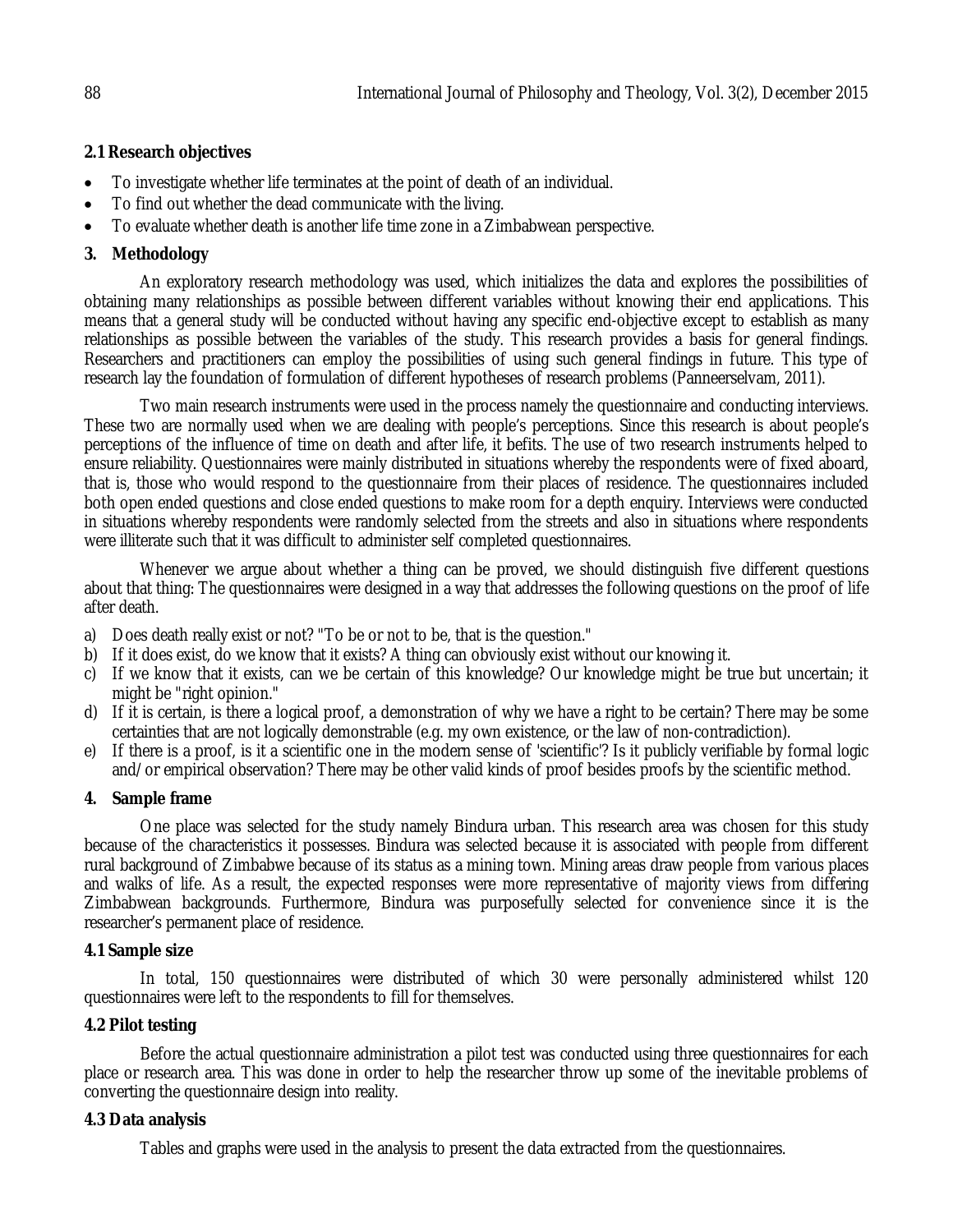# **5. Results and Discusssion**

This paper is going to present, analyse and discuss the findings from this research. This involves analyzing the responses from both the questionnaire and the datasheets used during the interviews. The themes underlying the scope of this study are based on the nature of the objectives. The discussion is mainly relating to the research findings to the documented literature on the same subject.

The table below shows the responses from the questionnaires based on key questions regarding death and afterlife.

|                                                              | $(n = 150)$        |     |  |
|--------------------------------------------------------------|--------------------|-----|--|
| <b>Question</b>                                              | No. of respondents |     |  |
|                                                              | Yes                | No  |  |
| Do you believe in life after death?                          | 89                 | 61  |  |
| Do the dead communicate with the living?                     | 47                 | 103 |  |
| Do the dead help the living?                                 | 39                 | 111 |  |
| Do you believe in ghost influence?                           | 45                 | 105 |  |
| Are the ghosts the spirits of the dead?                      | 45                 | 105 |  |
| Do the dead communicate with the living through dreams?      | 42                 | 108 |  |
| Is death an instant process?                                 | 76                 | 74  |  |
| Do the dead understand the present time and the future time? | 41                 | 109 |  |
| Do you think you will meet your loved ones after death?      | 57                 | 93  |  |

| Table 1: Responses from people concerning various questions? |  |  |
|--------------------------------------------------------------|--|--|
|                                                              |  |  |

## **People's perceptions on death and afterlife**

The table below shows the meaning of death as reflected by various terminology used by Zimbabweans to refer to the dead.

| Terminology | Meaning                                                 | No. of Respondents |
|-------------|---------------------------------------------------------|--------------------|
| Watisiya    | Has left us for another world.                          | 80                 |
| Watsakatika | Has disappeared, is somewhere.                          | 67                 |
| Watungamira | Has gone in front of us, has proceeded.                 | 98                 |
| Wapfuura    | Has passed on to the next destination ahead of us.      | 123                |
| Washaika    | Has disappeared but will be recovered.                  | 148                |
| Wafa        | Has died                                                | 143                |
| Warova      | Has vanished from the face of the earth.                | 45                 |
| Wazorora    | Has rested.                                             | 112                |
| Watsvedzva  | Has accidentally moved out of position, cannot be seen. | 34                 |
| Arara       | Has slept, will rise again.                             | 88                 |

**Table 2: Responses regarding terminology of death and its meaning**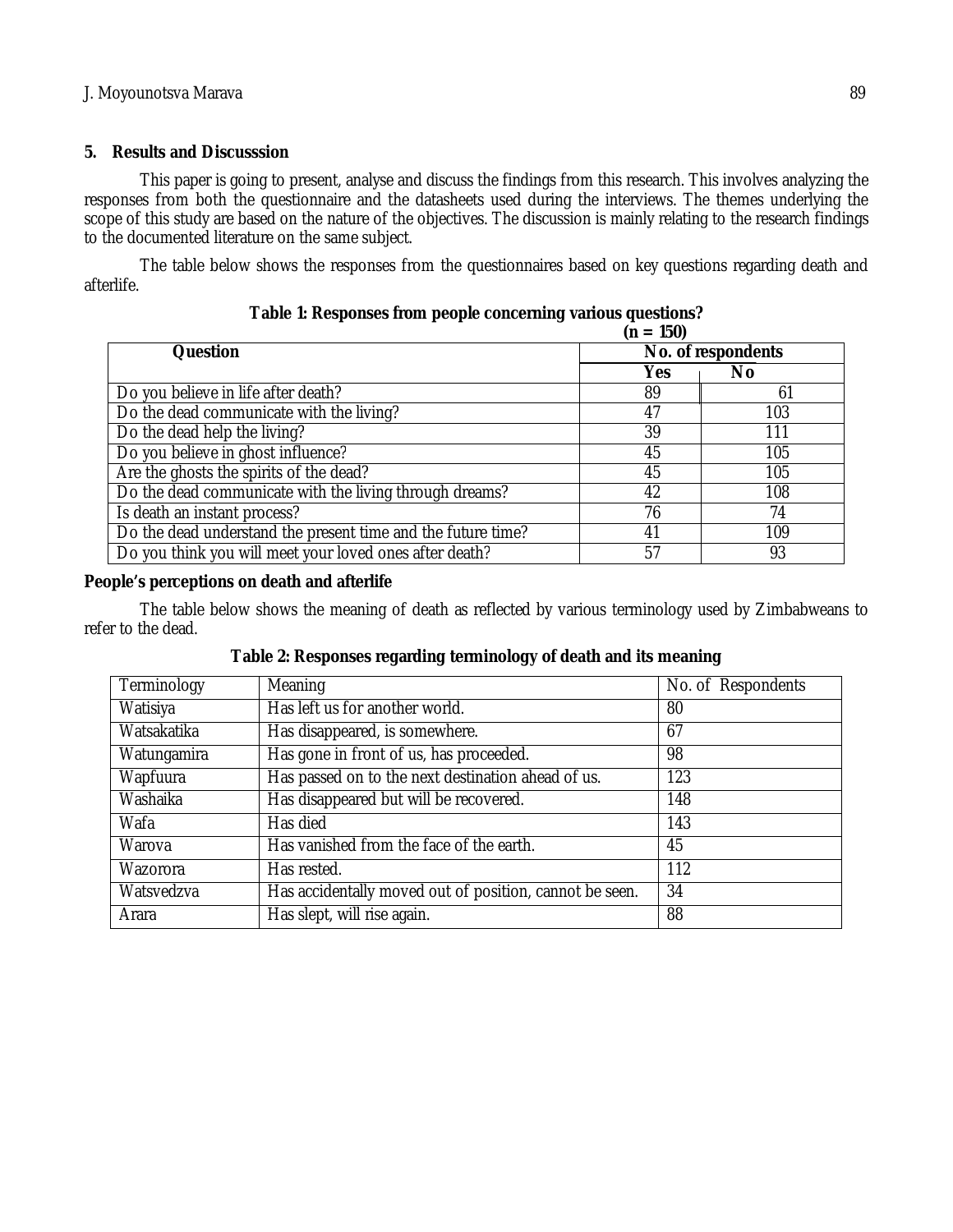

Figure 1: below shows the number of respondents the terminology used when referring to the dead.

### **Figure 1: Terminology in describing the deceased**

The graph below shows common religions found in Bindura in terms of their proportions as percentages.  $(n = 150)$ 



**Figure 2: Different religious groups in Bindura**

The graph reflects that Christians constitute the majority religious group in Bindura (62 %) followed by African Traditional Religion (A. T. R.) with 29% whilst Islam has the lowest percentage.

## **5.4: Discussion**

## **5.4.1: Belief in life after death**

The results from this study have shown that there are mixed conceptions surrounding death and afterlife by many Zimbabweans. Some believe that the spirit of the dead person continue to live while some are against the idea. A number of them argued that this is possible through Jesus Christ.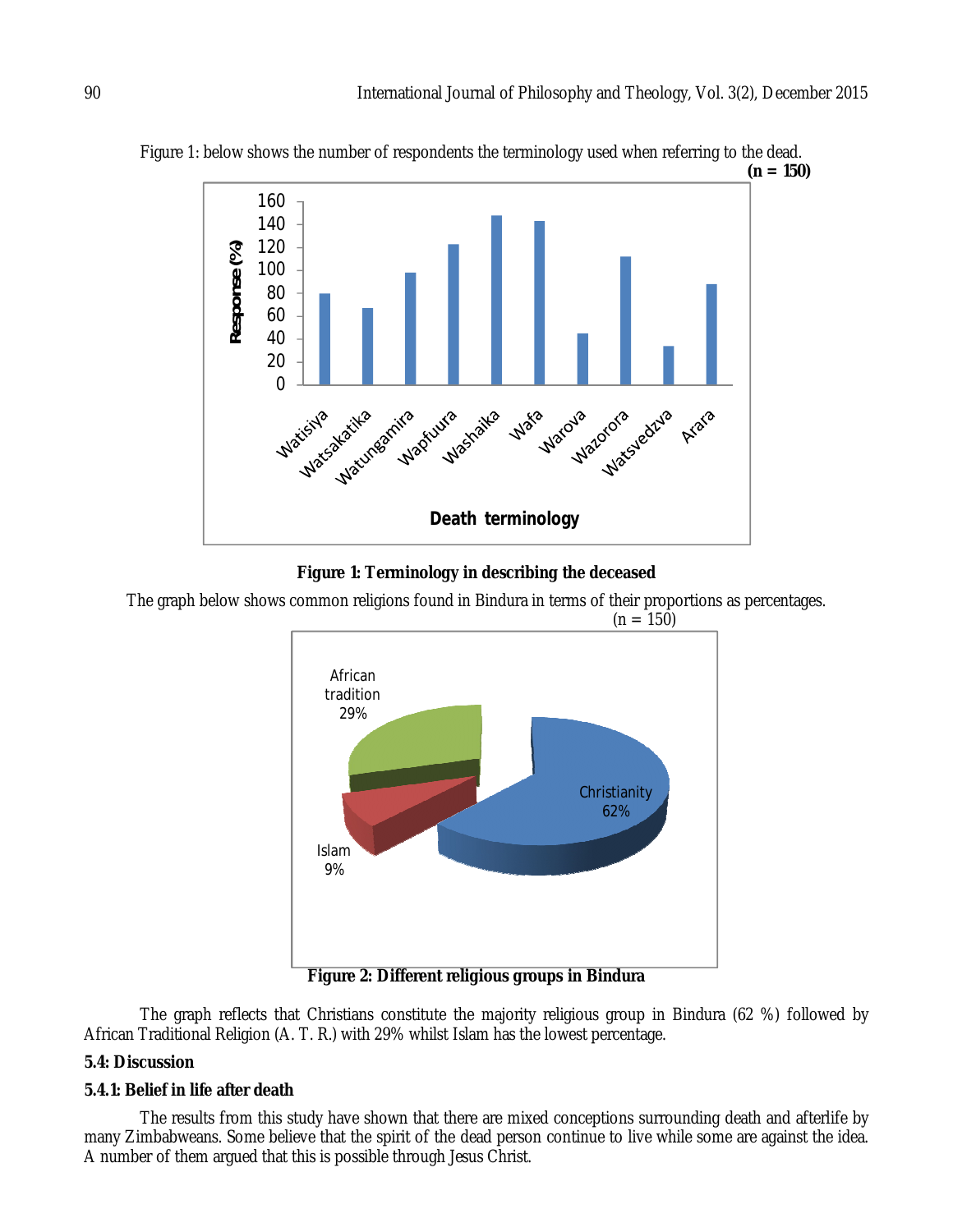### J. Moyounotsva Marava 91

The general perception was that since Jesus Christ died, resurrected and is alive today, his followers too shall partake of his divine character and powers, especially the resurrection power. Some said that people do not die forever even though they had no valid reasons to support their claims. Thus, to the worshipers of God there is life after death as taught by the bible that they are asleep and awaiting the resurrection.

Since a number of respondents mentioned that they believe in the transition, it is also reasonable to include ideas of Aristotle on the relationships between the body and the soul. Aristotle accounted for the transition from inorganic to organic bodies by considering the nature of the soul. To him, all bodies are a combination of the primary elements of which some have life while others do not. He defined life as self nutrition and growth. On the other hand matter is not necessarily the principle of life since material substance is considered to be potentially alive. Thus, the body that is alive has its life from the source of actuality; that is the soul since the soul is considered the definitive formula of a thing's essence (Stumpf, 2003: 94). Furthermore, without the body, the soul could not exist, anymore than there could be vision without an eye. In short the idea of the dead communicating with the living becomes impossible.

#### **5.4.2 Meaning of death**

The results show that 61 of the 150 (41%) respondents revealed that they are of the opinion that the dead have left us for good in this physical life and spiritually will be in another world. The common term used to refer to the dead person is 'the deceased' which literally means 'the recently dead'. Some common terms which emerged were *wafa* meaning to say 'there is no more spirit in him or her'; *warova* which means 'to disappear from this present life'; *watungamira*, that is to say, '(s) he has gone ahead of us. To say that someone has gone ahead of us is a clue that there is hope for that person where he or she has gone. Some reported that they use the term *azorora* meaning to say that there is a possibility for reunion since the deceased will be just resting for a while and will come back to life again. The response that death is a transition to another life was very common. Death therefore, is the termination of the biological functions that define a living organism. It refers to both a particular event and to the condition or state of the deceased.

The major question then could be why people cry when in actual fact the departed are starting another life? Answers given by respondents reflect that it is because people are separated from their loved ones physically. So it is this longing or waiting period that troubles those who are left. Crying by relatives of the deceased showed their concern over the welfare of the dead person especially whether they will go to heaven or not since the dead would have no further room to correct their misdeeds as the destination would have been decided. Some respondents, even though they believe that the dead will one day live, their main fear which makes them cry is the fact that there is no clear evidence that it shall actually happen. Despite the general consensus that death is just like a pose whereby people would be asleep waiting for resurrection and judgment, only a few believed that death is an end to life. Death is thus, viewed as the center of many African traditions and organizations, and is a feature of every culture around the world. Much of this revolves around the care of the dead, as well as the afterlife and the disposal of bodies upon the onset of death. The disposal of human corpses does, in general, begin with the last offices before significant time has passed, and ritualistic ceremonies often occur, most commonly interment or cremation. According to Tempels (1959: 98), human existence is a dynamic process involving the increase or decrease of "power" or "life force," of "living" and "dying," and there are different levels of life and death.

Considering that there are different levels of life and death, there is need to look into reincarnation and the so called reintroduction by Banana. The research has shown that Zimbabweans believe in the reincarnation of the dead. The definition of reincarnation is the rebirth of a soul in a new body or a person in whom a soul is believed to have been reborn in the flesh to be specific. In the African setting reincarnation is associated with the bringing back of the dead and the deceased is transferred onto an animal such as a bull. This is not in any way the original person. It is actually a negative development. For instance, let us say someone has been married and suddenly dies, it defies logic to put him onto an animal which can neither talk nor provides solutions except to be taken care of. Moreover, the major question could be; "Is there any continuity of life when a person who is probably supposed to come back and rejoin his family will join the animal kingdom, - a transfer from the bedroom to the kraal." Again, in reincarnation the deceased person is supposed to have the same feelings as before just like Jesus when he resurrected.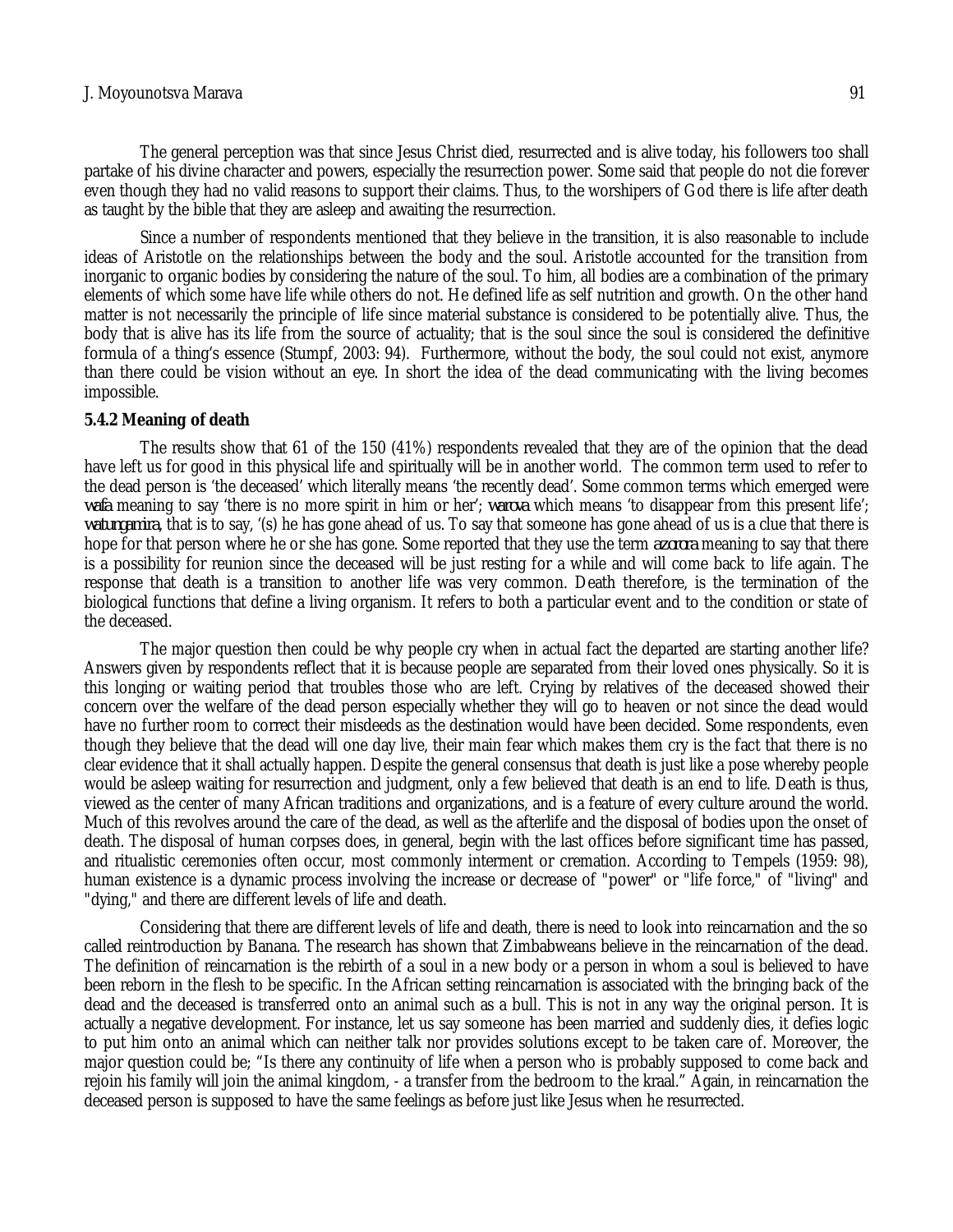This view is supported by other scholars like Robinson (2006) who reasoned normally thought, even by people who believe in life after death, that dead bodies are no longer able to show that they are associated with any kinds of mental states etc. But whether that is true or not, it is at least true that the dead bodies show no association with mental activity or mental states. Dead bodies give no hint or sign of being able to think, make decisions, see, hear, feel, or smell anything, have emotions, do algebra, or have any other mental experience, whether they can in fact have such experiences or not (Robinson, 2006). In essence it can be concluded that the body completely dies but the soul continues to live.

Seemingly, there is no perfect answer to the meaning of death as no eyewitness died and come back to life and painted a clear picture of what death really is. From the Christian or religious perspective, death is not the end of life, but rather a transformation. This is probably why Paul in his letter to the *Thessalonians* (4:13) referred death is a kind of sleep: "We want you to be quite certain, brothers, about those who have fallen asleep. To make sure that you do not grieve for them, as others do who have no hope."

#### **5.4.3 People's views on after life**

30 respondents (20%) do believe in ghost appearance phenomenon and they acknowledged that the ghost are there and have a negative influence on the life of the living. There is however disagreements on the definition of a ghost by Zimbabweans. Some believe that the ghost is the spirit of the deceased which, when not brought home will torment the living relatives. The Oxford dictionary defined a ghost as an apparition of a dead person which is believed to appear to the living, typically as a nebulous image. However, their line of argument seems to be that ghosts are actually evil spirits whose main role is to confuse and disturb the living and that the ghosts are usually associated with people who died as sinners such that their spirits will be the wondering spirits who have no resting place. These ghosts, as reflected by this study are familiar spirits which associate themselves with a particular family in a way to destroy it. Once someone is dead, his or her body will rot in grave and his spirit is believed to be somewhere waiting for the final trumpet when all the dead in Christ would be raised.

On the other hand, Mbiti contends that if future events are certain to occur, or if they fall within the inevitable rhythm of nature, they best constitute only potential time (Mbiti, 1969: 25). Banana supported this idea by reiterating that time is conceived by Africans as moving backwards and not forwards as in the Western conception. For instance, the 'departed' re-enter the realm of the living and continue to influence the lives of the living. Thus, for Africans, the present is in the future and vise versa and since future time or life can best be described as an extension of the present (Banana, 1991: 25). Basing on Banana's conclusions and that of Mbiti, it seems as if that there is no future for the dead since these will come back to the living. In other words, there is no life after death but continuation of the same life in the present time.

The dead knows nothing and have no role to play in the present life. This is in line with what is written in Ecclesiastes 9:5-6 that the dead knows not anything and as a result cannot help by protecting the living. The above perception about after life share a common footing with religious circles / Christian beliefs as other respondents believed that the righteous dead will go to heaven whilst the unrighteous dead will go to hell or Hades. It can be seen that it is the way we live while here on earth that would determine our final destination or our afterlife. Only a few respondents agreed that ghost influence phenomenon is real and that they have a protective role to the living.

Mbiti contends that the 'departed' re-enter the realm of the living and continue to influence the lives of the living. Thus, for Africans, the present is in the future and vise versa and since future time or life can best be described as an extension of the present, life cannot be complete without children as they represent assurance for the future (Banana, 1991: 25). According to Jeremias (1972) death has always been understood in terms of bodily death -- in terms of a permanently non-functioning body, or at least a non-functioning body for which there is no reason to believe functioning will ever return, particularly the mental functioning (previously) associated (or in the case of a baby, expected to be associated) with the body. However, death should never be conceived from one perspective.

### **5.4.4 Communication with the dead**

There was also a mixed feeling on the question of communion between the living and the dead with 31% saying that there is no communion although others believed that the dead can communicate with the living. The idea that there is no communion between the dead and the living is probably a follow up to the idea highlighted above that the dead knows nothing.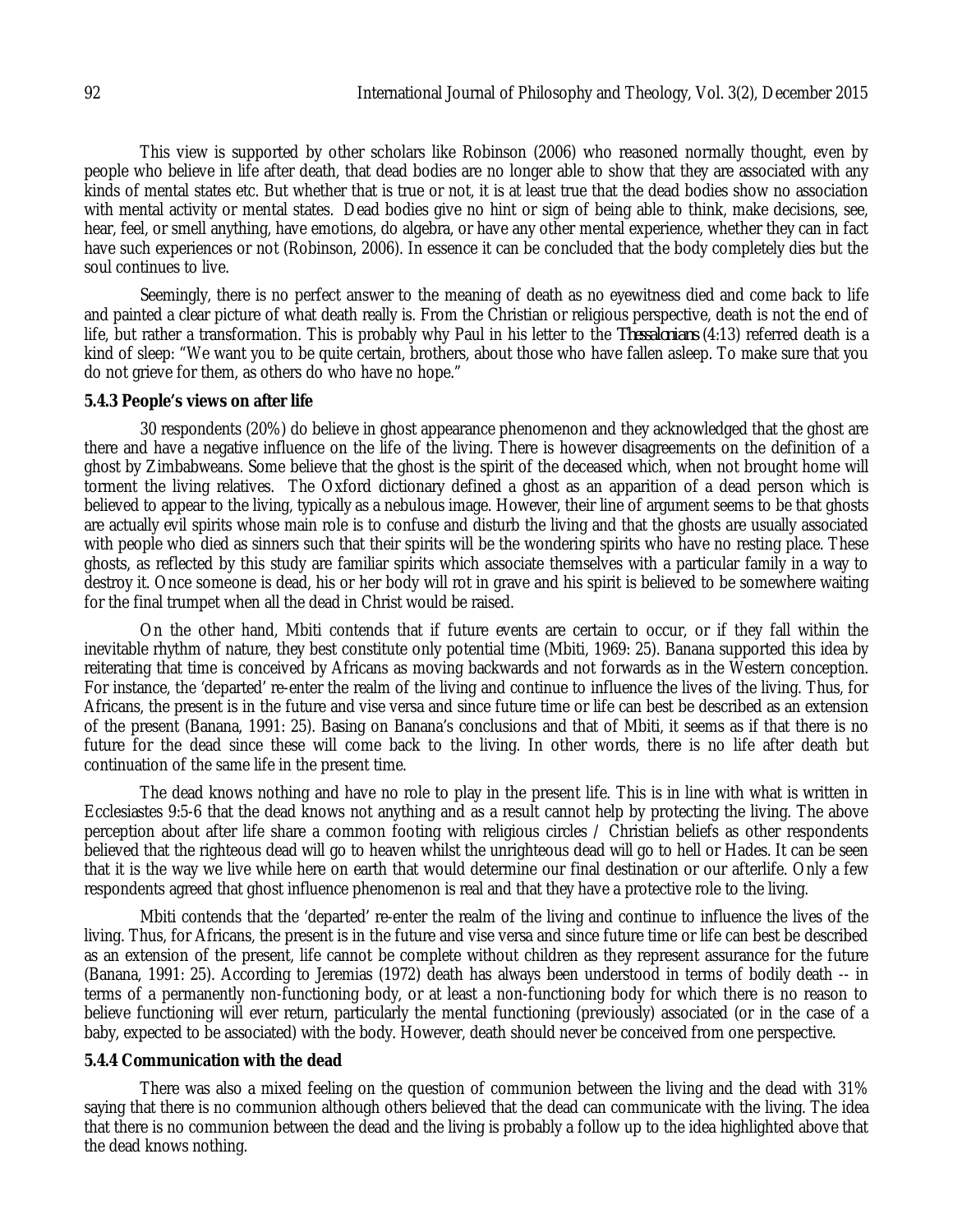#### J. Moyounotsva Marava 93

According to Banana during the burial of the dead, the elder of the family of the deceased goes and marks the place where the grave is to be dug and some solemn words are uttered;

"we have decided to lay you here, so you can rest along your founding fathers..."

There will be sniffing of snuff and sprinkling it down on the ground. The snuff is sprinkled on the ground as a sign of sharing with the living-timeless. The stage after the grave has been dug is done ritually. Before the dead is put into the grave some solemn words are uttered. According to custom, the dead is buried facing a particular direction. For instance, the people who belong to the Shoko totem are buried looking in the sky and the head facing the East (Banana, 1991:28). Moreover, there is a belief that a person who has been married becomes thirsty after death and hence after three days a ceremony (*Doro remvura / rokuchenura*) is conducted to quench the thirsty of the deceased. This beer is used for cleansing the grave diggers. A special act is that of pouring beer on the ground as a sign of communing with the dead (Chabudapasi, 1985: 63). The problem with this philosophy is that the communion is initiated by the living hence can be criticized for being one directional.

Taylor (1963: 98) also talks of a certain form of immortality and resurrection and continuation of life after death which is seen in continuation of the individual through procreation, in which case children bear the traits of their progenitors. On the same vein Banana also talks of reincarnation and this is a form of transition. This is also believed to be true by some respondents in this study. This however, is believed to occur only if the deceased is the head of the family, thus the son's life is a prolongation of the father or a grandfather's life. This seems to defy logic since that son is somehow deprived of his life since he is believed to perpetuate the life of another person. The first question could be: how many lives are involved when one is prolonging the life of *sekuru* while at the same time he will be living? Secondly, if this happens only to the male family heads, how will we explain this reincarnation to non family head members who die? How about the females? Will they reincarnate/resurrect or not? Basing on facts above Banana can be criticized for his shortsightedness in proposing some kind of a restrictive reincarnation.

Furthermore, Banana assumes that resurrection of ancestors is the same as that of Jesus. To him, ancestors are resurrected by the living relatives through conducting a ceremony called *doro remvura*. If one compares this kind of resurrection, there is a big difference between the two because the Jesus' resurrection had no formality and it was supernatural without human intervention as in the Zimbabwean setting whereby the living initiate the reintroduction of the dead person. Still, Jesus' resurrection occurred in just three days whilst in the Zimbabwean belief, resurrection happens after a year. The major problem with this kind of fake philosophy is that it becomes difficult logically to determine who can support who; the dead supporting the living or vise versa. Plausibly, the whole idea of having the ancestors protecting the living is rendered invalid. The major question here is; who will be protecting the family during that one year before the ancestor is raised?

Lastly, Banana together with Mbiti, believe in the immortality and reincarnation. Mbiti based his ideas on the study of the Yoruba people where the Yoruba often consult the oracles to determine which one of the ancestors has returned in a newly born baby (Taylor, 1963: 98). However, on the concept of resurrection, Banana argues that the ancestors can be reintroduced back into the family in the form of beasts which will be provided with food and water, in the same manner that food and water would be given to a respected parent or grandfather. Banana (1991: 32). The bull can no longer be used for ploughing, neither can it be beaten, as this would constitute disrespect to the person of the one now resides in the bull, namely the revered ancestor or grandfather. This resurrection is prone to criticism in that the types of resurrection which he calls reintroduction not only involve humans but also animals too. Just imagine an intelligible someone like Banana, who was once a professor being reintroduced in life in the form of a bull which even talk or even reason and people cannot still look forward to get advice! Where is the knowledge here? It is a hard conception to imagine father of philosophy such as Aristotle and Plato being reintroduced in bulls! What type of a bull will they be? Moreover, if the ancestors are provided with food the question of who keeps who will surface? Furthermore, the same ancestor who is given food and water is deprived of shelter, even umbrellas during the rains. This defeats logic and it dismisses the conceptualization of reincarnation by Banana and Mbiti among others who share similar shallow rooted ideologies. This kind of communion between the living and the dead is temporal since the bull will die and be transferred onto another bull when it becomes available.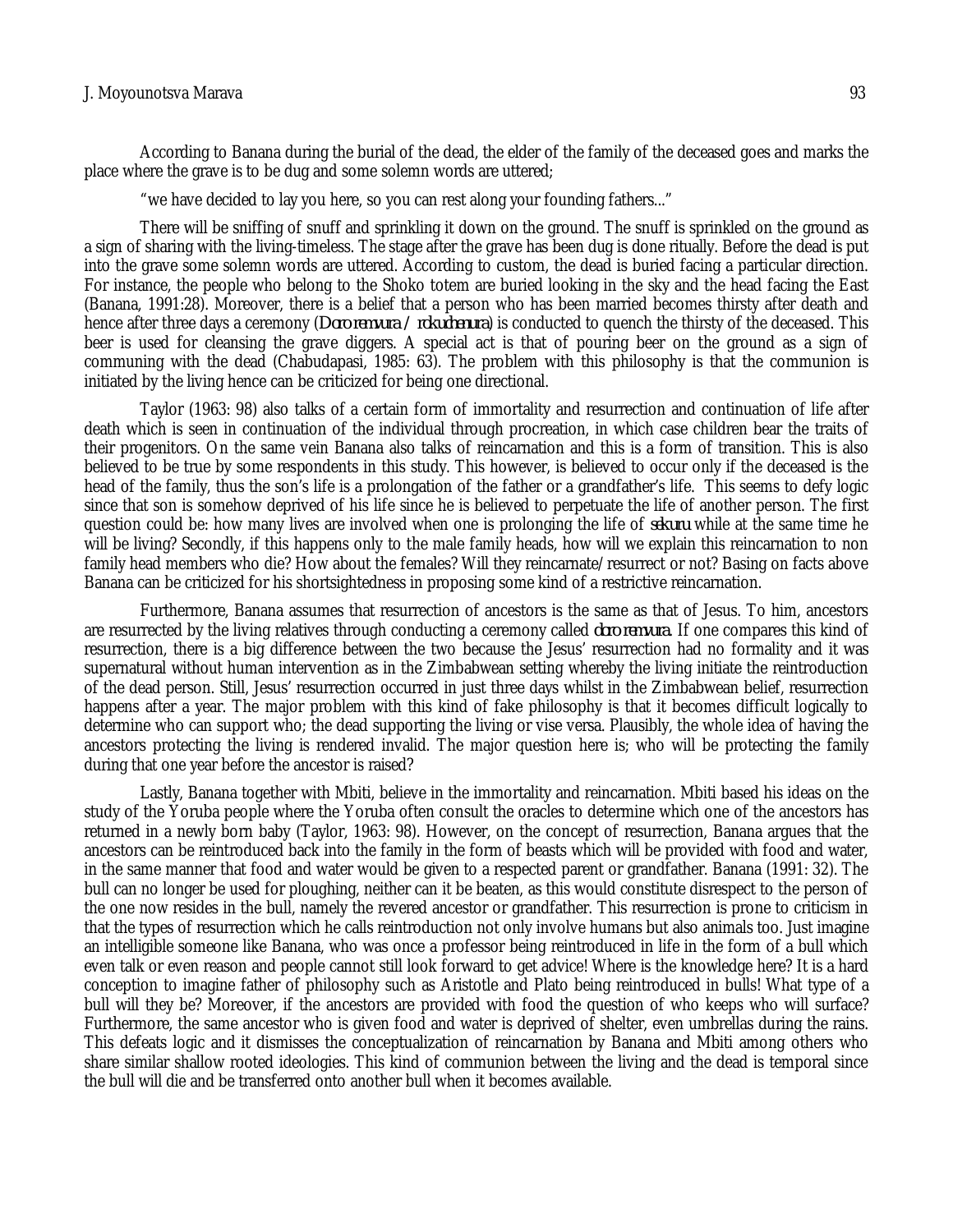Lastly, Banana's assertion of reincarnation is difficult to prove scientifically hence his authentication automatically fails. Knowledge is knowledge if it is progressive. In such situations, it is important to distinguish between belief, thinking and imagination.

On the idea of the living communicating with the dead (69 %) did not agree that the dead can talk to the living through dreams. Others argued further by saying that there is a great chasm between the living and the dead hence to claim that the two interact is unreasonable. This is no wonder they use terms such as *atisiya* meaning to say he has left us and has gone to the other world which we cannot go and which we have no knowledge of. Respondents stated that the deceased will go to the underworld (*nyikadzimu*) and will come back to the land of the living through ancestral worship. The dead male relatives are the ones who can come back as ancestors to protect their families since the dead are considered to have transcended onto higher life. They argued that this is why people cry at funerals, they cry partly because they are not sure about how the deceased will be surviving. Furthermore man are gregarious animals and they love to socialize hence anything that reduces the holistic force will provoke them into tears as human beings are emotionally connected.

Communion between the state of the dead and the living is linked to the state or condition of the dead. Various terms used suggest different meanings but the problem emerges in interpreting the state of the dead since man is believed to be a triune being, made up of the spirit, soul and the physical body. From a religious perspective, this is supported by quite a number of scriptures such as 1 Thessalonians 5: 23; Mathew 10: 38 and also John 11: 11. These verses portrays the picture that it is only the body that assumes the semblance of sleep, thus people see the body sleep and not the soul. The soul then leaves the body at death and remains conscious. Jesus at one point pointed that: "Today you shall be with me in paradise" (Luke 23: 43). In another situation Paul expressed his desire to be absent from the body (death) and be present with the Lord (II Corinthians 5: 6). However, this is contradictory to the Seventh day Adventists who assert that the intermediate state after death is one of complete unconsciousness and that at death the soul dies and will remain completely unconscious until the resurrection.

#### **5.4.5 The eschatological view of death**

The interviewed people revealed that they believe in the afterlife which classifies all people into two groups namely the believers in God and the non believers. The believers in God especially those who believe in Christ will be with the Lord whilst the non believers will not and will be in another world after this present time. The people believed that it is only after judgment that the final destiny of man will go to heaven or hell. Thus the general trend here is that the way we live here on earth has a bearing on the afterlife. Unlike Mbiti and Banana who do not believe in the future time, the eschatological view support the Zimbabwean views as highlighted above that reflects a future for the dead. These views agrees with Sinclair and Ferguson (1989: 230) who argues that there is a resurrection and transformation for the people belonging to Christ and these will be with Christ forever as highlighted in 1Thessaloneans 4:16-17 that:

"For the Lord himself, with an assembling shout, with archangel's voice and with trump of God, shall descend from heaven; and the dead in Christ shall rise first;17. Then 'we', the living who remain, shall be caught up together with them in the clouds, to meet the Lord in the air; and thus we shall be always with the Lord." This biblical view is unlike Platonism man and his soul is naturally immortal. The two scholars already quoted also talks about judgment, heaven and hell. To them heaven is where God will be as recorded by Mathew 6: 9 and where Christ is ascended (Hebrews 4: 14), and therefore by implication, heaven is the ultimate destination where God's believers go at death.

If one considers Mbiti's ideas it can be seen that he tried to justify his claim that the Old and the New Testament is contrary to the Western concept of linear time, which calls for a climactic end of history in the future (Byang : 65). He justified his claim by indicating that the Old Testament has a cyclic view of time in Ecclesiastes 1:4- 11 and 3: 1-8. He quoted Marsh who also shares the same opinion that Jews were more concerned with the content than the chronology of time thus he concluded that African notions of time put emphasis on the actual event than on the chronology (Mbiti: 32). However, this is not absolutely so and the evidence for his claim is not conclusive since the same book goes on to exhorts man to fear God and do right because God will bring every act to judgment, everything which is hidden, whether it is good or evil (Ecclesiastes 12: 14). According to Elwell (1984: 363), the biblical concept of time is not cyclical in which case Eschatology could refer only to the completion of a cycle or purely linear, in which eschatology could refer only to the terminal point of the line.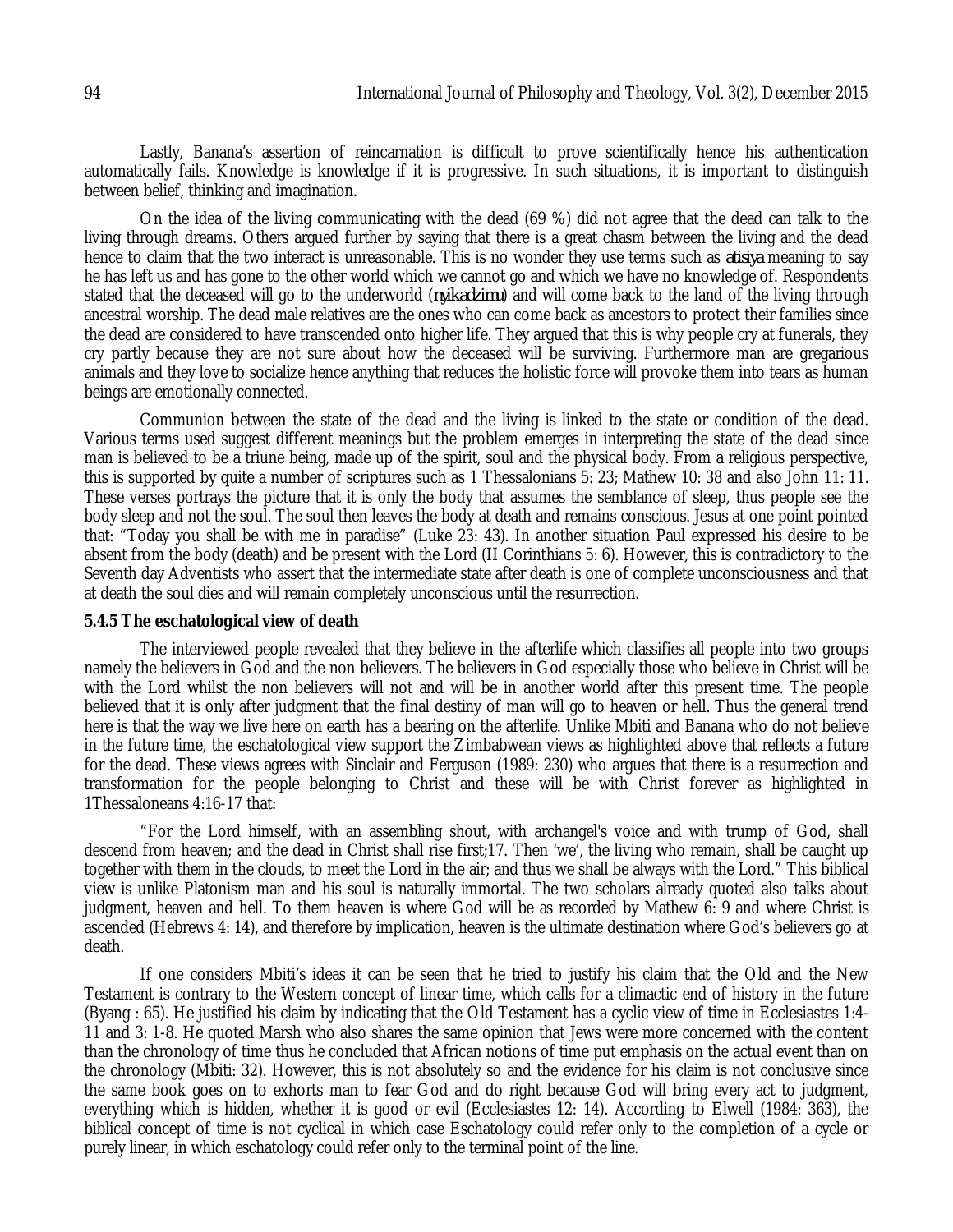#### J. Moyounotsva Marava 95

Thus, in other words, we live to die and join the dead. Eschatology, envisions a recurring pattern in which divine judgment and redemption interact this pattern attains its definitive manifestation. According to Ferguson and Wright (1989: 230) death marks a discontinuity between this life and the next but in Christianity there is eternal life which means the life of the age to come. Thus, the term implies not only everlastingness but a quality of life derived from the relationship with Christ even through death (Romans 6: 23 and John 17: 3).

### **5.4.6 The process of death**

Death is a process which attracts a lot of criticism as the concept is difficult to define. Varied views have been exposed on whether death is an instant process or not. 76 respondents (51 %) Some responded that death start once breathing stops thus death is viewed as an instant process. In support of the above some people argued that one can get to the land of the dead anytime meaning to say once the body and the spirit are separated the spirit will start to exist in another world. Moreover, some believe that the actual separation of the body and the spirit occurs just like in the twinkling of an eye. A few believed that death is a process which takes a long time even though they failed to come up with evidence for their claims. To many people death is like a dreamless sleep from which we will never awake, our consciousness snuffed out forever. If this life is all there is, then the question of existence is nothing if it is so short-lived. During interviews some argued that if we are all going to be dead in the end anyway, what difference does it make what we do with our lives? We may influence the lives of others, but they too are doomed to death. In a few generations most of our accomplishments will be totally forgotten, the memories of our lives reduced to a mere name etched on a tombstone. In essence people are opposed to the so seemingly temporary life.

Interviews also revealed deeper thoughts concerning death. Death is believed to have emerged so as to render life meaningless for many people because they feel that there is no point in developing character or increasing knowledge if their progress is ultimately going to be thwarted by death. However, there is a point in developing character and increasing knowledge before death overtakes us: to provide peace of mind and intellectual satisfaction to our lives and to the lives of those we care about for their own sake because pursuing these goals enriches our lives. Some argued that from the fact that death is inevitable it does not follow that nothing we do matters now. On the contrary, our lives matter a great deal to us. If they did not, we would not find the idea of our own death so distressing---it wouldn't matter that our lives will come to an end. The fact that we're all eventually going to die has no relevance to whether our activities are worthwhile in the here and now.

Each of us lives once and faces the judgment. There are no second chances to come back. 2 Corinthians 5:8 tells us at death the believer immediately goes into the presence of the Lord to rest from his labors. I think if one were to chose either of these alternatives, even if reincarnation were true, certainly, only once is enough and to be accepted into paradise with the architect of the universe is a grander offer than the enlightenment that false Hinduism offers. Why try to perfect yourself through your own handiwork when the truth is, Christ did it all? The incarnation of the God/man is better than trusting the reincarnation of man. Christ died for our faults, our shortcomings, our sins. It works because it's the truth and it's the truth that will set you free. It's by God's grace and mercy, a gift given to us freely, not by our own hands. As for me, I'll choose mercy, I need it and I certainly appreciate God's free gift.

#### **5.5 Summary**

The section has outlined the basic themes underpinning the concept of time and its influence on the people's views concerning life and after death. These are; the meaning of death, the idea of communing with the dead and the eschatological views.

#### 6. **Conclusion and Recommendations**

The study has explored the views of Zimbabweans on the concept of time and its influence on people's views on death and afterlife. The outcome of this study has revealed a number of varied philosophical issues which needs further investigation. These are the belief in the afterlife, communion with the dead, eschatological views and the conceptualization of death itself. The research was based on three localised areas which were purposefully chosen in order to have a reliable coverage study that integrates views of people from different backgrounds. Resultantly, Bindura town has been purposefully selected for this study. Since the research is a qualitative one, qualitative research designs which involve the questionnaire and interview survey methods were employed.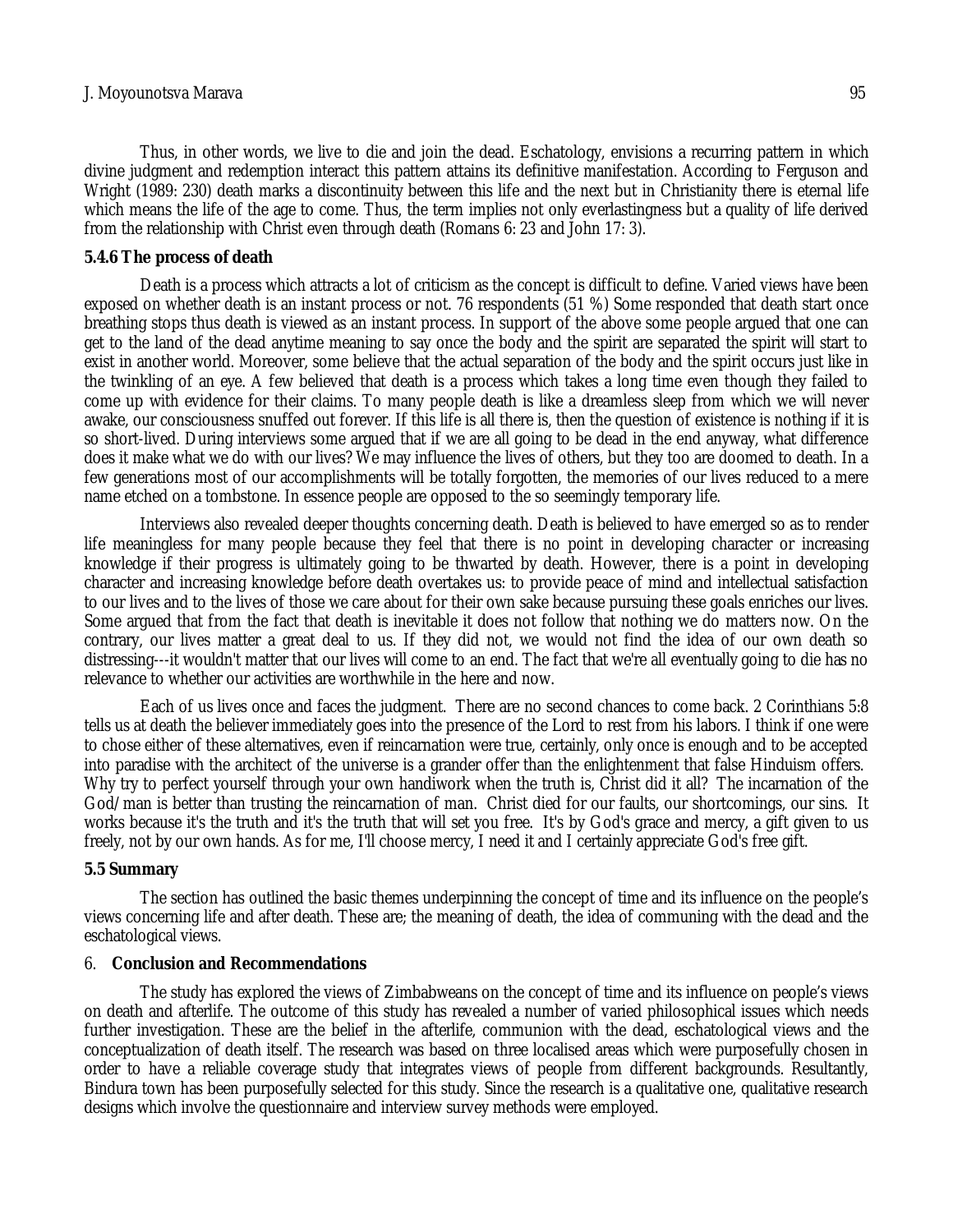Generally, the outcome of this research shows that people have mixed conceptions about death and afterlife. However, there emerged two major groups of people as reflected by the answers they gave. Their responses exposed generalizations by Mbiti, Banana and other philosophers who share similar thoughts. Their views have been scrutinized and some shortfalls have been noted. Lastly, the research touched also on major world religions from which three themes have emerged; these are resurrection, reincarnation and immortality.

Basing on the outcome of this study, a number of conclusions can be drawn. The major outcome is that time is an important factor in analyzing people's perceptions about death and afterlife. It has been seen that the cyclical time model of John Mbiti is not thoroughly conclusive and well substantiated from the Zimbabwean perspective. The idea of the future came out very clear that to the Zimbabwean people; there is a future waiting for them after death. This is in contrast to the notion of J. Mbiti and C. Banana who believe in the cyclic time model. The linear time model is well supported by many people in Zimbabwe and has a three dimensionality based on past, present and the future. For all the three objectives, no one directional answer has emerged. However, this study has revealed that people believe that the soul continues to live after the death of a person but does not necessarily come back to stay with the living. On the other hand, there is a less supported view that familiar spirits can also masquerade as the spirit of the deceased.

While Banana does not believe in resurrection, he coined the term 'reintroduction' to refer to the bringing back the spirit of the deceased person into the family. Banana has also been criticised for comparing Jesus' resurrection with the resurrection of the dead as these have been seen to be two different experiences. This is because when Jesus resurrected he came in his own body yet in the Zimbabwean situation it is only the spirit which is resurrected and will later be transferred onto a body, say of an animal but the body will never resurrect. As such, his propositions fall short of proper symmetry and therefore do not hold water. However, their views need to be reconsidered for them to be formulated into a purely African philosophy with a Zimbabwean flavour.

## **Recommendations**

- Zimbabwe is a multi religious community hence there is need to carry out a separate study on time and its influence on people's view on death and after life by conducting studies based on various religious groups so that comprehensive and more reliable conclusions can be made to make a purely Zimbabwean philosophy.
- Extension and or the enlargement of the research areas should be conducted and this will bring more views on the issues under consideration. Ideally, it would be reasonable if remote areas which are highly inaccessible be studied separately so that comparisons can be made for different social groups in Zimbabwe. This will reduce possibilities of falling in the same trap of Mbiti and Banana who made hasty conclusions after studying small communities. Besides, it will reduce the so called "urban bias" which many researches have been accused of.
- Since the outcome of this study reflected mixed conceptions about death and afterlife in relation to time, there is need for further study on identified themes such as resurrection, reintroduction and immortality if we are to build a Zimbabwean philosophy.

## **Reference**

Alexander, D. 1998. *The old Testament view of the after death*. Cambridge University Press. London

Allen, D. 1973. *Philosophy for understanding theology*, John Knox Press, Atlanta

Archiati, P. 1990. *Reincarnation in modern life: Toward a new Christian Awareness.* Collage University Press London

Aubrey, D.N.J. de Grey, 2007. *"Life Span Extention Research and Public Debate: Societal Considerations." (PDF). Studies in Ethics, Law, and Technology"***1** (1, Article 5)

Bache, Christopher.M. 1991, *Lifecycles, Reincarnation and the Web of life.*

Banana, C.S. 1991, *Come and share: An introduction to Christian Theology,* Mambo Press, Zimbabwe.

Beyaraza, E. 2000. *The African Concept of Time: A comparative Study of Various Theories.*

Kampala: Makerere University Press, Uganda

Byang, h.k.b.d 1987. *Theological Pitfalls in Africa,* Evangel Publishing House, Nairobi, Kenya.

Chabudapasi, T.T.H. 1985. "*Three Ceremonies for the Dead",* in Clive and Penny Kileff (ed) Shona Customs, Mambo Press, Gweru.

Chan Terrence, 2009. King James Version, The Holy Bible (electronic), Concordia University, Canada.